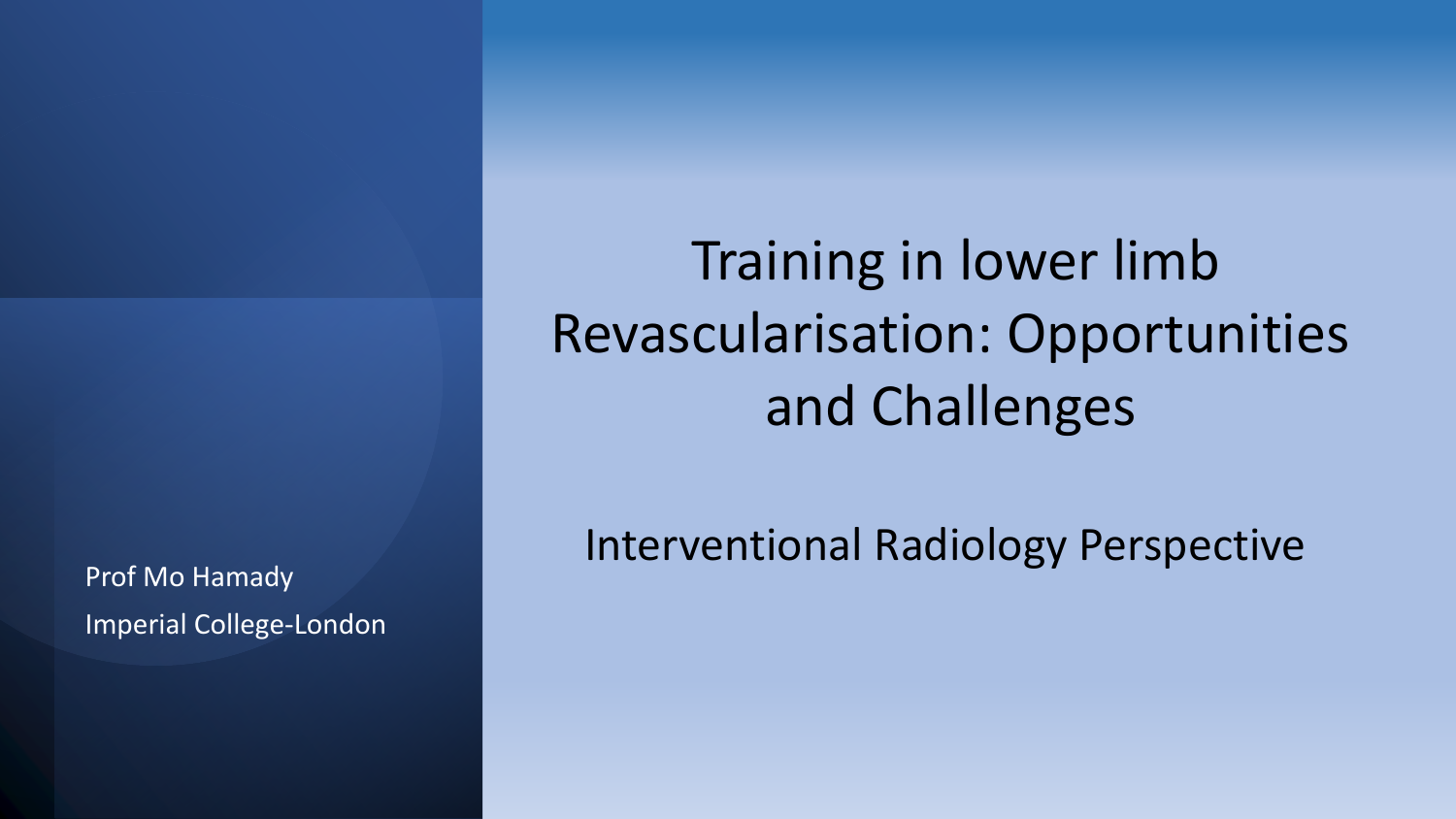## Introduction

- Prevalence of PAD<sup>1</sup>
	- 2.37% (men: 3.12%; women: 1.70%)
- Incidence
	- 17.33 per 10 000 person-years
- Number of open surgery<sup>2</sup>
	- $\approx$  18000
- Number of angioplasty
	- ≈<sup>7600</sup>

<sup>1</sup> Cea-Soriano L, et al. BMJ Open 2018 <sup>2</sup> NVR Annual report 2019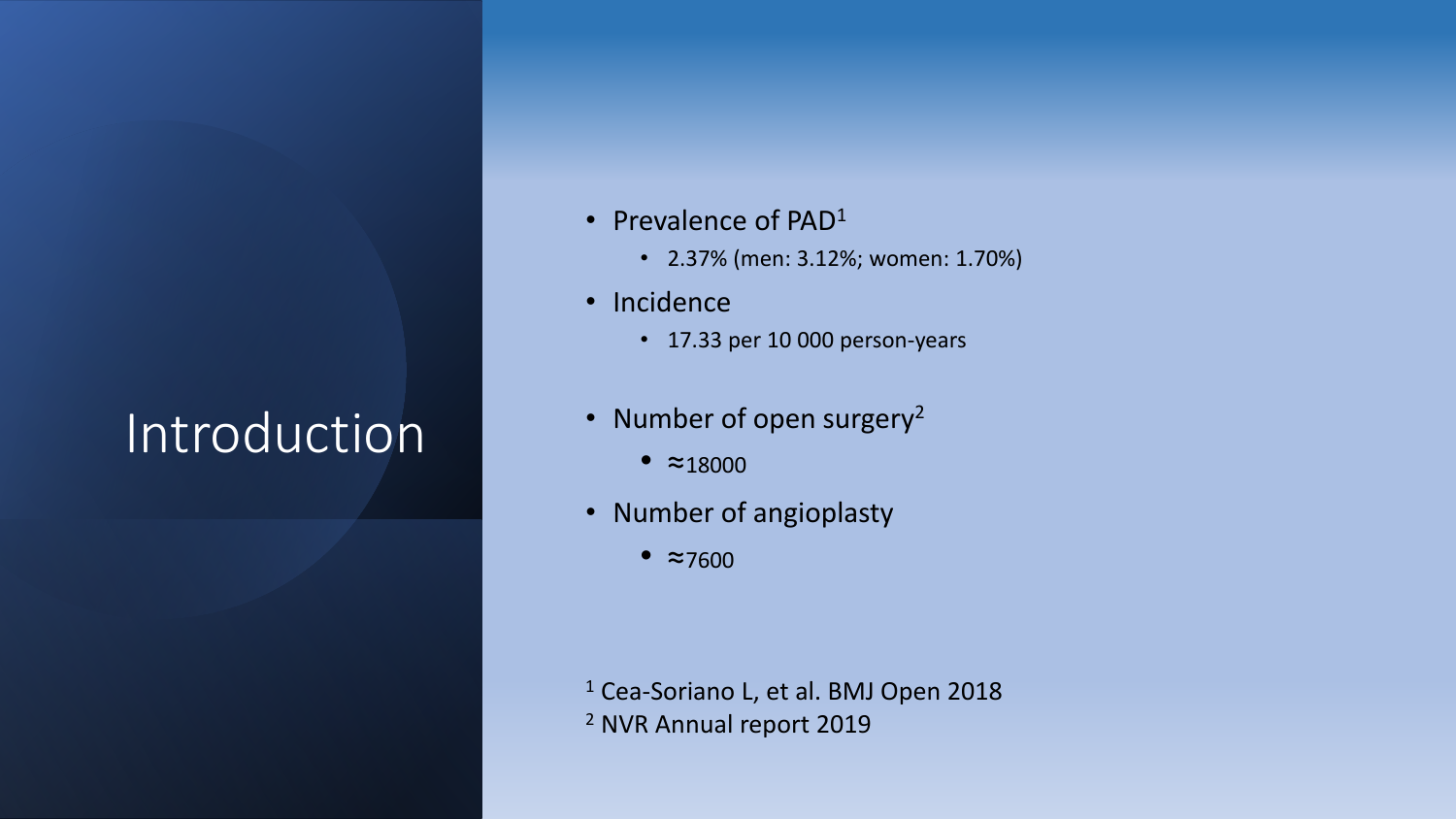## IR curriculum

- Further developments
- Better defined pathway
- Improved training targets
- More clinical emphasis
- Re-emphasis on highest technical skills
- Better recognition of real life needs of IR consultants



**Interventional Radiology Specialty Training** Curriculum

www.rcr.ac.uk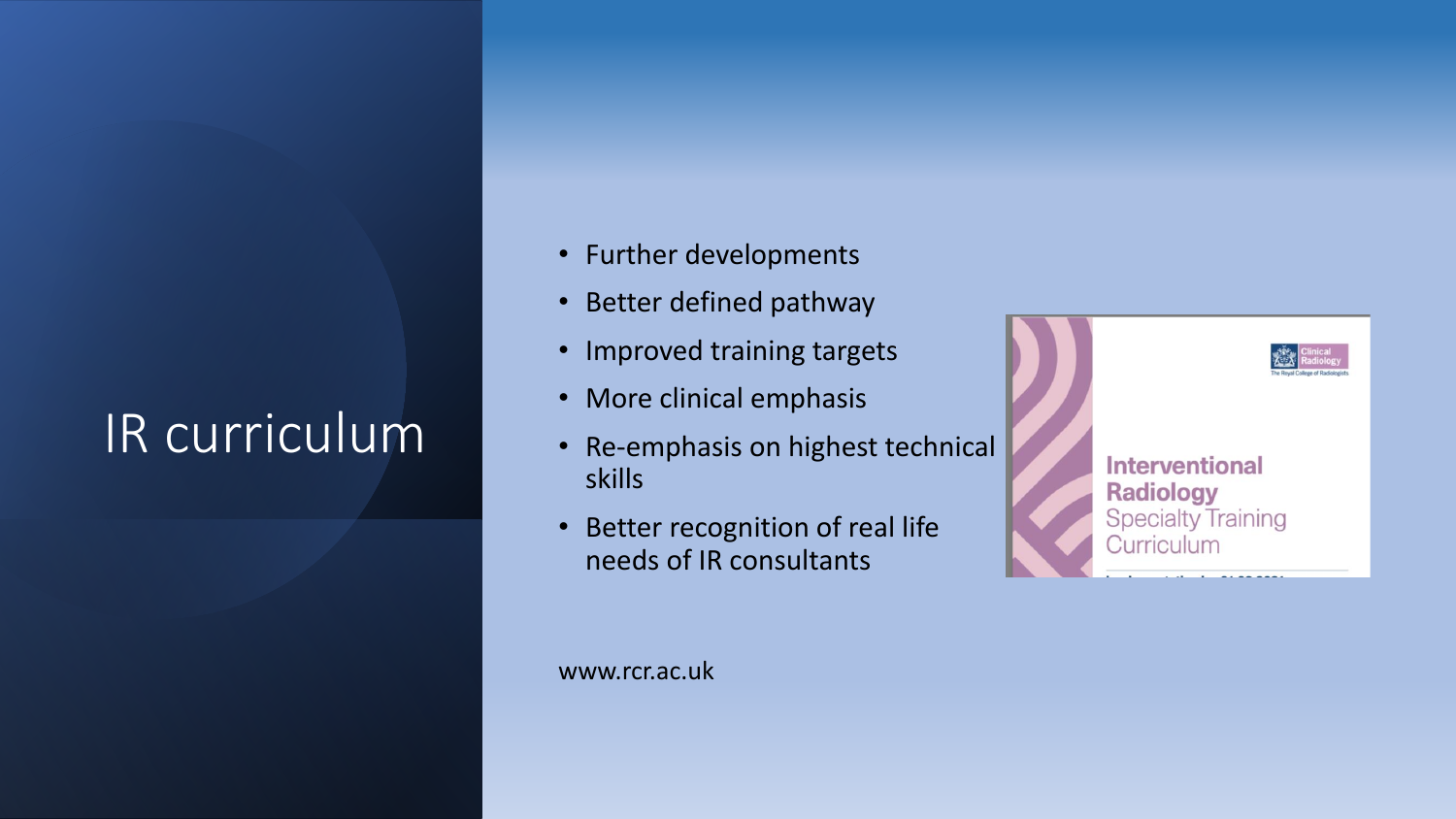## Opportunities and Challenges

- Number of training centres in London
	- 10
	- $+1?$
- Training structure
- Adjustment of logbook requirements
- Reshape oncall commitments
- Improved quality control of training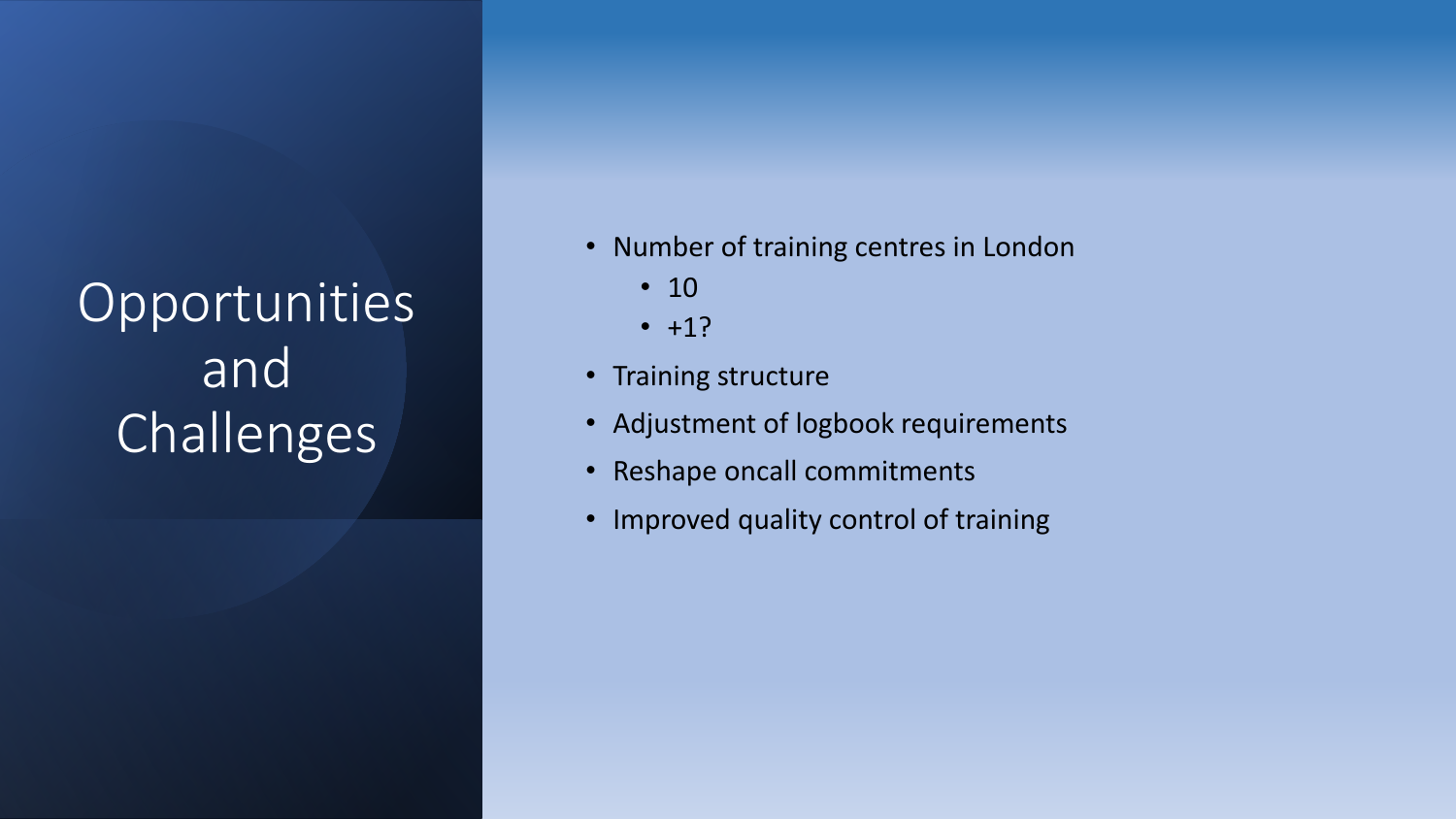Opportunities and Challenges

- Increasing demands
- Number of training posts
- Relation with DR
- Funding issues
- Rigidity of inter deanery collaboration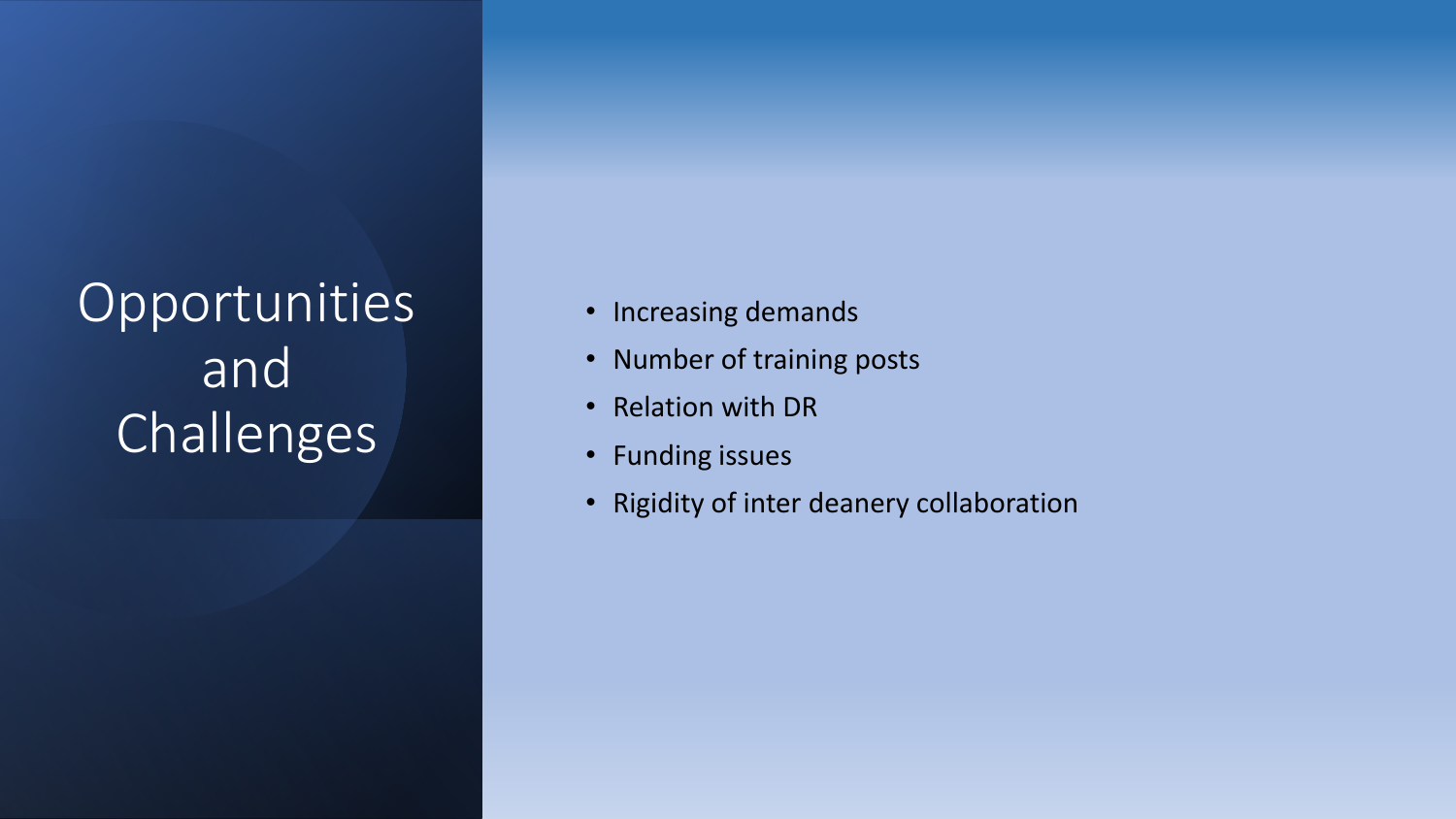## Opportunities and Challenges

- The new Vascular Surgery curriculum
	- Various interpretations
	- Increase competition on cases
	- Tense relations among consultants in some places
	- Lack of clarity about mutual benefits
	- Concerns about future practice